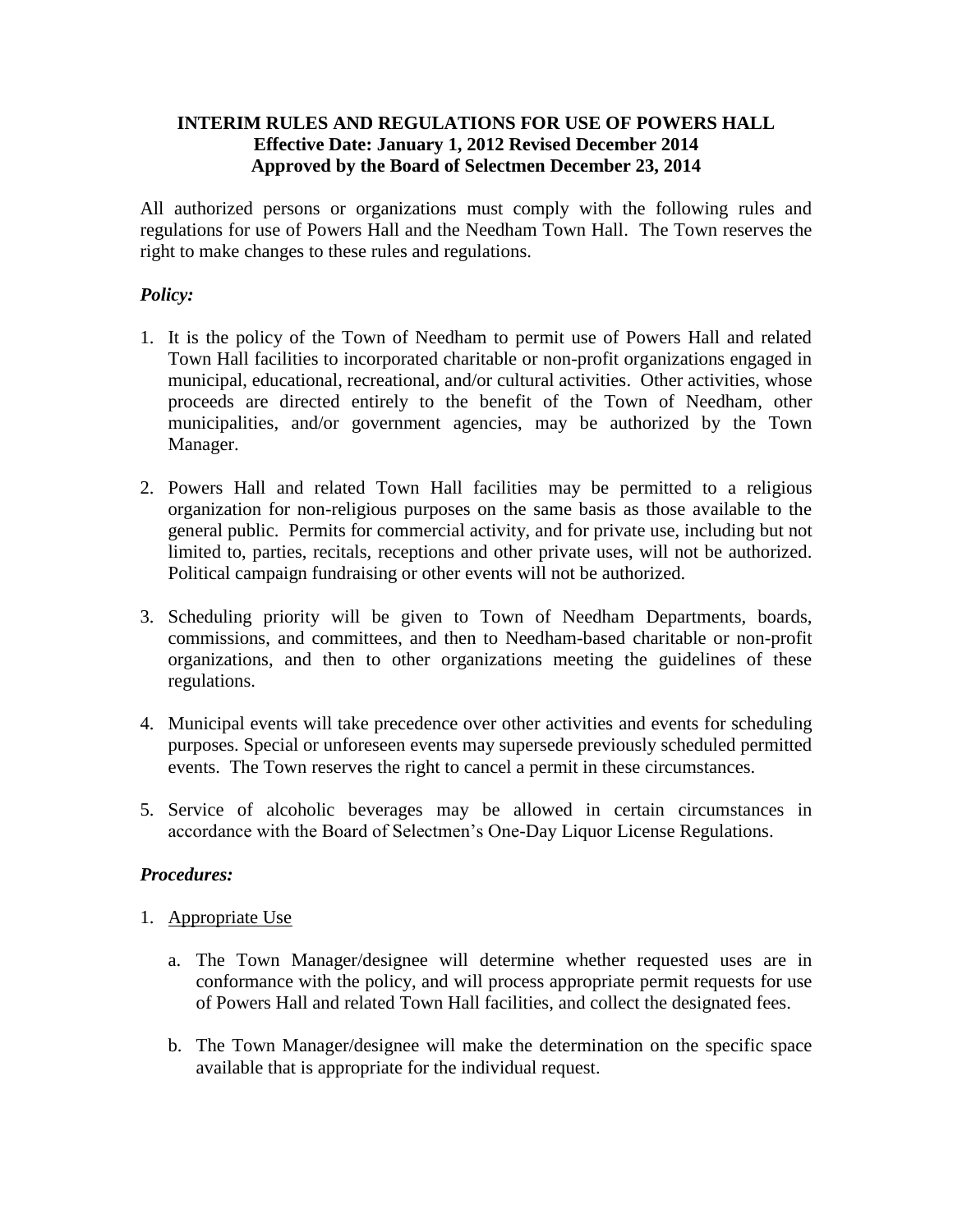- c. Except in extraordinary circumstances as determined by the Town Manager/designee, Powers Hall will be available for use after 6:00 p.m. on Friday evenings, and all day Saturday and Sunday. All events must be concluded by 11:00 p.m. on Friday and Saturday, and 9:00 p.m. on Sunday. Powers Hall will be available for municipal use Monday through Thursday in the evening. No nonmunicipal use will be allowed during the day Monday through Friday, or on recognized holidays.
- d. The room or facility occupancy capacity cannot be exceeded. Occupancy of Powers hall is as follows:

Seating capacity of the balcony: 92 Seating capacity of the hall (meeting style): 348 Seating capacity of the hall (8 sixty inch tables and chairs): 192. Please note that sixty inch round tables are not provided.

- e. The permit application may include a request for length of time allowed to keep sets, scenery, or equipment in place for performances. The final determination will be made by the Town Manager/designee and will be based on other known uses and needs for the space.
- f. The permit application may include a request to have rental items (e.g. chairs/tables) delivered the day before and/or picked up the day after the event. **Delivery for items to be received on a Friday cannot occur before 6:00 p.m. and must be concluded by 8:00 p.m. Pick-up of items must be concluded by 8:00 a.m. on Monday morning.** Arrangements may be made for items to be picked up beginning at 6:30 a.m. on Mondays, at the discretion of the Town Manager/designee. If items are to be picked up on a Sunday, charges for opening/closing building will apply. The Town Manager/designee is authorized to make exceptions to this section.
- g. Use of the hall includes access to 348 chairs and 12 rectangular folding tables. Overhead lighting is also available. The hall is approximately 49 feet wide and 72 feet long with hardwood floor throughout and a ceiling at 22 feet. The stage is approximately 28 feet wide and 17 feet deep with hardwood floor throughout and overhead clearance at the stage curtain of 18 feet.
- h. Performance-level stage lighting and sound system may only be operated by prequalified technicians.
- i. The Hall includes no kitchen facilities, and no food preparation will be allowed on site. Food must be brought into the building "at temperature" and may be kept warm. Induction cooktops are limited in use to the continued warming of "at temperature" foods only. Sale of food and beverages will be allowed with a permit from the Board of Health.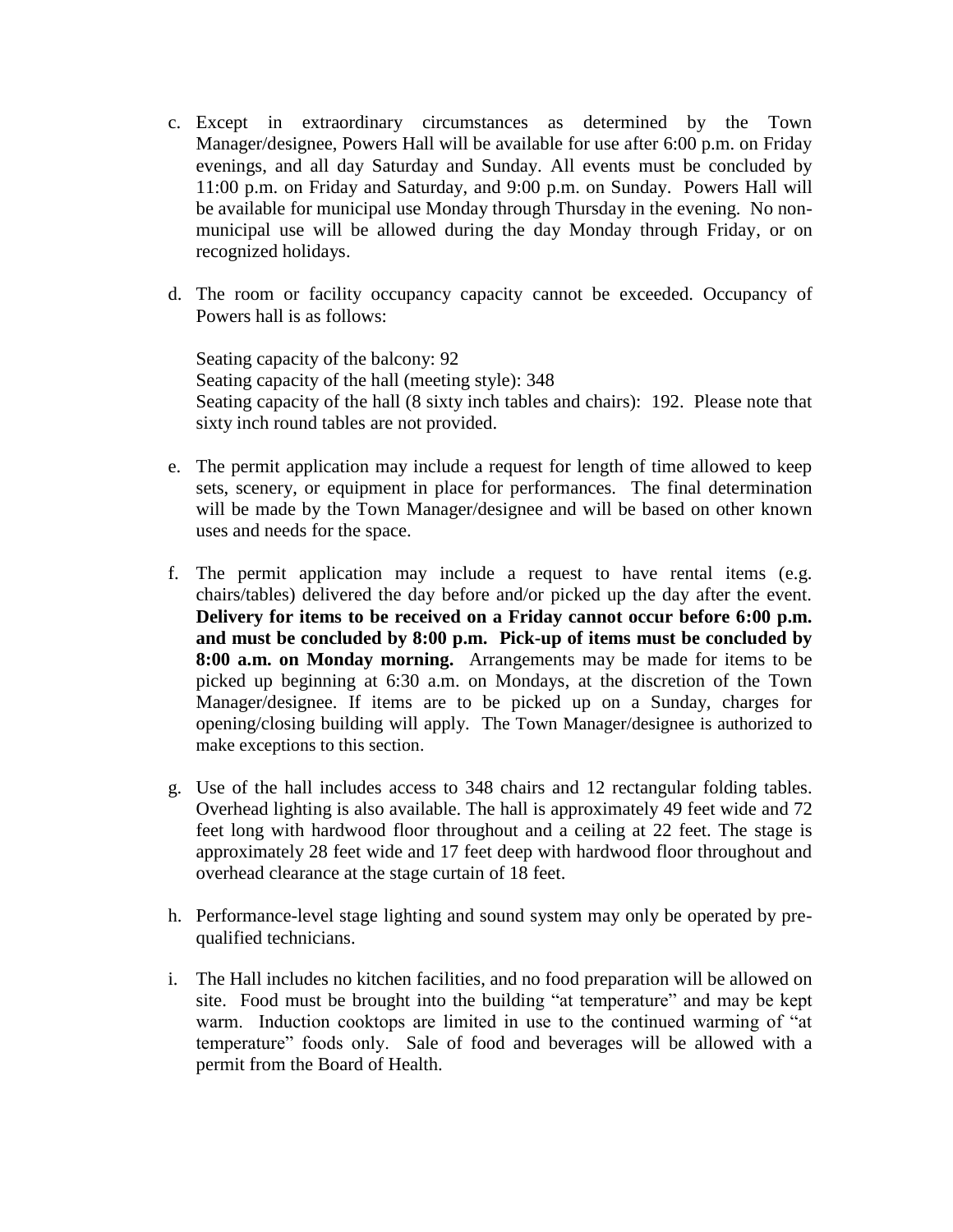- j. Access to Powers Hall during the evening hours is limited to the front door facing the Town Common, and the accessible doors on Chapel Street and Highland Avenue at the glass connection between the original Town Hall and the addition. A lift providing access to the stage level is located at stage left.
- k. All areas used for a function, including floors, stairs and bathroom, must be left in the same condition as they were found.
- l. Access to areas beyond Powers Hall and any other permitted areas, except the bathrooms, is prohibited. Access to the balcony is prohibited unless specifically authorized by permit.

### 2. Permitting Requirements

- a. Applicant must be at least 21 years of age and a representative of an eligible organization as set forth above.
- b. Requests for permits must be submitted in writing or electronic format [\(OTM@needhamma.gov\)](mailto:OTM@needhamma.gov) and received at the Office of the Town Manager at least 10 business days (excluding holidays) in advance of the requested event. The Town Manager/Designee may waive this requirement at his or her discretion in unusual circumstances.
- c. Permit requests with an anticipated attendance level of more than 50 people, or with special circumstances that warrant review will be forwarded to the Needham Police Department and Needham Fire Department. In many instances, the Chief of Police and/or the Fire Chief will require a police detail and/or fire detail. Arranging for the police and/or fire detail will be the responsibility of the applicant, and a deposit for same may be required.
- d. The person submitting the permit request will be the primary contact for the program to be held under that permit. That person's signature on the final permit will signify understanding and acceptance of all rules and regulations, responsibility for payment of all designated fees, and the responsibility for ensuring that all rules are followed by participants in the event. Failure to follow regulations and/or make appropriate payments will affect the applicant's ability to obtain permits for the use of Powers Hall.
- e. A written notice of cancellation is due at least 24 hours prior to the scheduled use for weekday events, 48 hours prior to Saturday events, and 72 hours for Sunday or holiday events to the Office of the Town Manager or [OTM@needhamma.gov.](mailto:OTM@needhamma.gov) Failure to provide written cancellation notice will result in forfeiture of the deposit.
- f. A Certificate of Liability Insurance, with the Town as an additional named insured, must be submitted to the Town Manager's Office prior to the issuance of the final permit. General liability coverage shall be in the amount of at least \$1,000,000 per occurrence and \$2,000,000 aggregate for bodily injury liability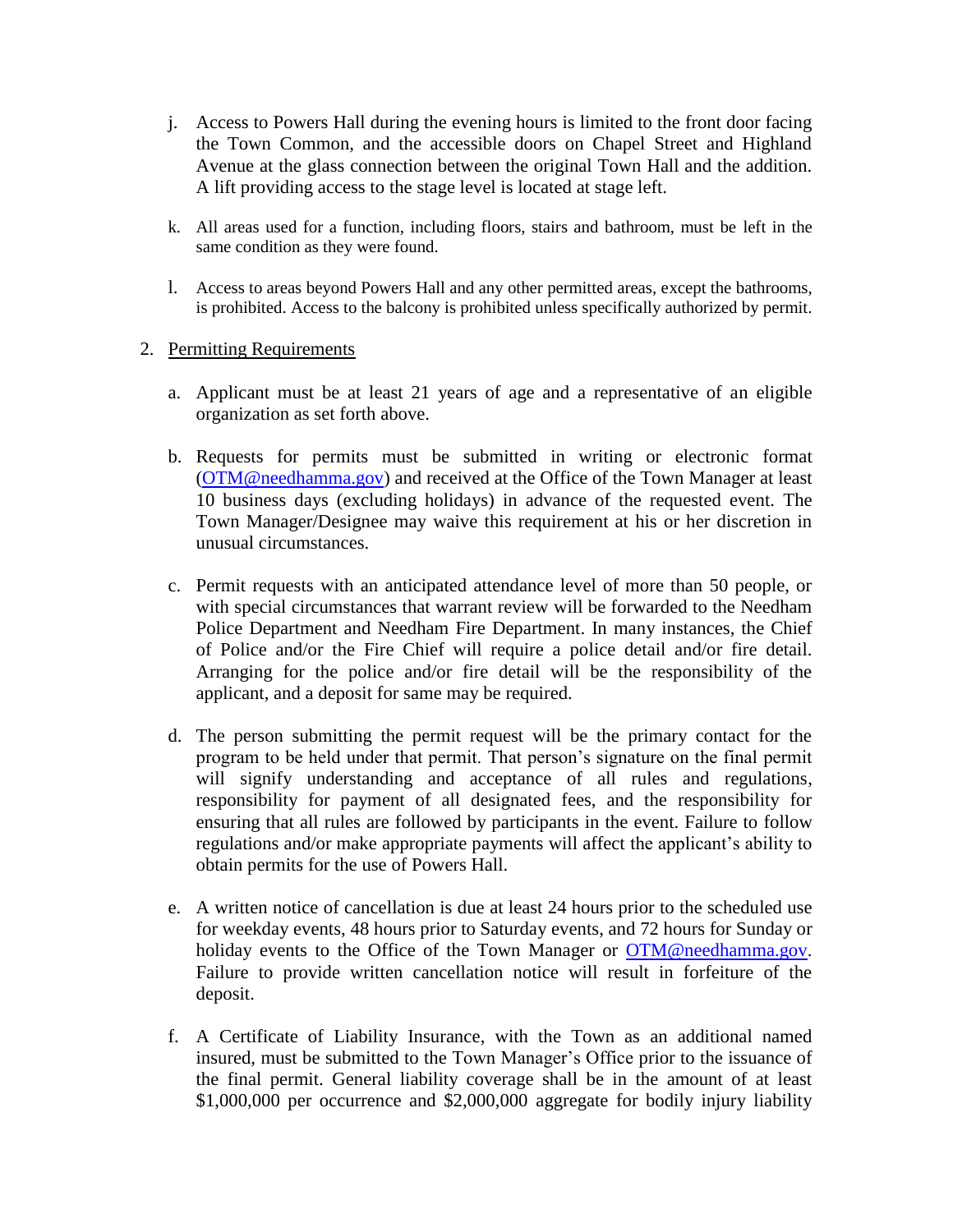and \$1,000,000 per occurrence and \$2,000,000 aggregate for property damage liability.

- h. Permit holders may not alter the premises or install equipment. Posting of signs or hanging of decorations of any type is prohibited without the approval of the Town Manager/designee. This includes the use of any kind of tape on any surface.
- i. The permit holder is responsible for the cost of repairs needed for damage occurring during his/her use. Failure to pay will lead to denial of future permits for that individual and organization.
- j. The Town is not responsible for lost, stolen or damaged items.
- 3. Use Fee and Custodial and Monitoring Fees
	- a. A use fee, to account for energy, additional maintenance, and permitting costs will be charged to all groups, except those sponsored by Town departments, boards, commissions, and committees. The fee schedule for use of Powers Hall and related Town Hall facilities is included in Appendix A and is subject to change.
	- b. At least one custodian will be required for events in Powers Hall. Depending on the size and set-up of the event, more than one custodian will be required, at the sole determination of the Town Manager/Designee. There will be a four-hour minimum for custodial services. The custodial and building monitor fees are subject to change and are listed in Appendix B.
	- c. A custodian on regular duty will not be available for service during the time of the rental, except in cases of emergency. The responsibility of a regularly scheduled custodian will be limited to opening/closing the facility. In the event that extra duties are needed, the group holding the permit will be charged for the custodian's time needed for the activity or to clean up the facility.
	- d. Under no circumstances shall a custodian, either on regular duty or assigned for a specific program, be responsible for supervision of participants before, during, or after an activity. Adequate and responsible adult supervision shall be provided at all activities throughout the event. Entry into the facility will not be permitted until the responsible supervision is present, and at the conclusion, the supervisor must remain until the last participant has safely left Town Hall.
	- e. The custodian will only provide spaces/equipment that are approved on the permit, and will not authorize any other space/equipment without approval of the Town Manager or his/her designee.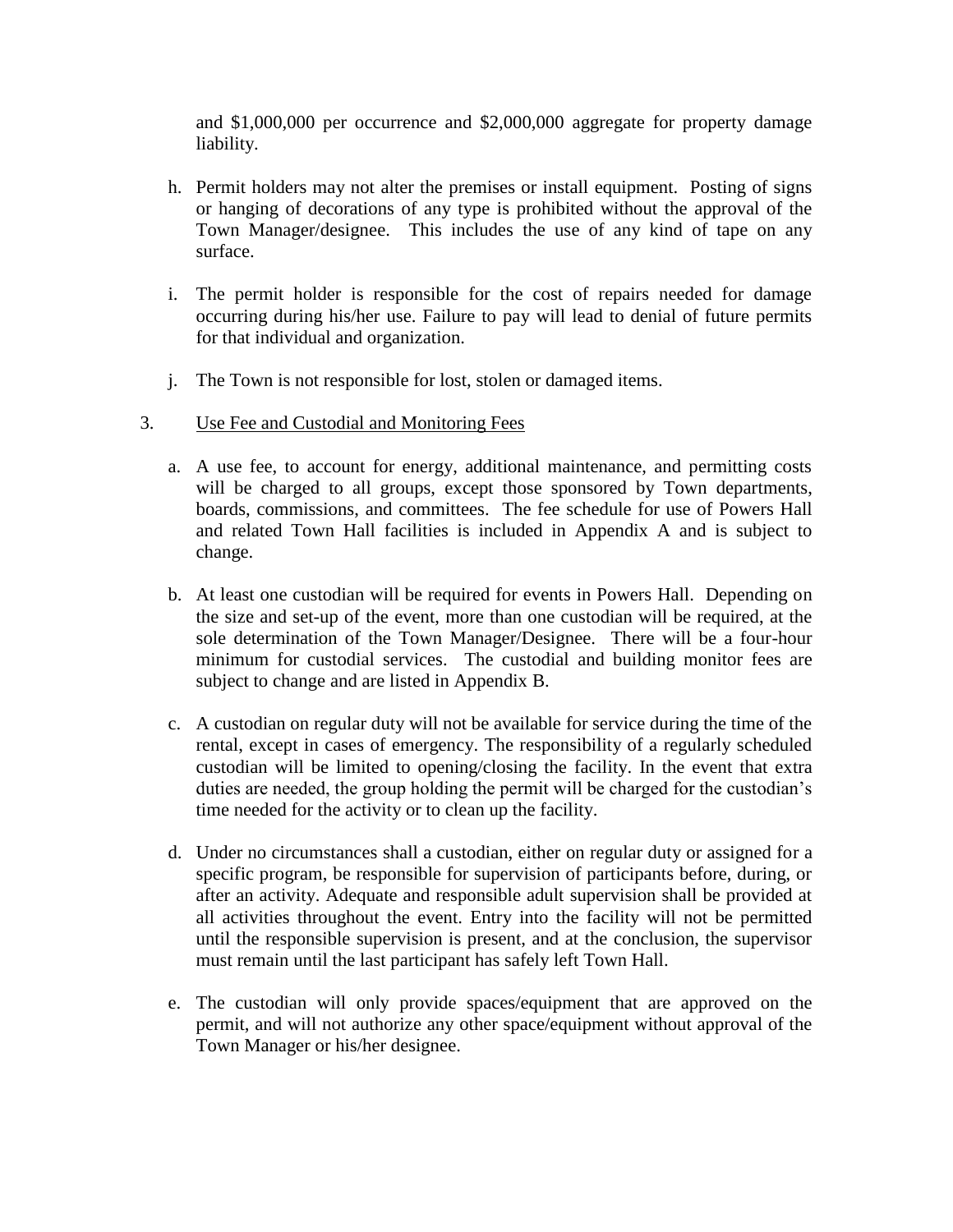f. The duties of an assigned custodian include assisting with the set-up of the room, ensuring that no visitors access non-permitted areas of the building, making sure that trash is picked up during the event, providing access to permitted spaces in the building, cleaning up after the event and securing the building. Custodians are not authorized to operate audio visual equipment in Town Hall. They are expected to stay within a reasonable proximity of the event, should their assistance be required.

## 4. Service of Alcohol

- a. Service of alcoholic beverages may be allowed in certain circumstances in accordance General By-Laws Section 3.1.9.
- b. A One-Day Liquor License will be required as outlined on Appendix C.
- c. A dedicated Police Detail will be required when the service/sale of alcoholic beverages is allowed.
- d. Service of alcoholic beverages will only be allowed in certain areas as set forth in Appendix C.

# 5. Fire Safety Regulations

- a. Use of a smoke machine is not allowed. The use of matches, candles, incense, and pyrotechnics are strictly prohibited.
- b. Each permit with expected attendance of more than 50 people or with special circumstances will be forwarded to the Needham Fire Department for compliance with the Massachusetts Board of Fire Prevention Regulations (527 CMR) and the Needham Board of Selectmen's Policy on Fire Details dated 10/28/03 for a determinations as to whether fire detail is required. The Firefighter's role will be to insure that occupancy limits have not been exceeded; to monitor that all egress areas remain available for use and are marked; to check that all fire protection devices are working; to insure that all fire codes are followed; to respond to any immediate fire emergency and evacuation; and to perform as first responder to any medical emergency.
- c. In the event that a fire detail is required, the applicant will comply with Fire Department rules and regulations governing details and a deposit may be required.
- d. Use of any equipment/material that is judged to potentially jeopardize fire safety will require review, permission and a permit from the Needham Fire Department.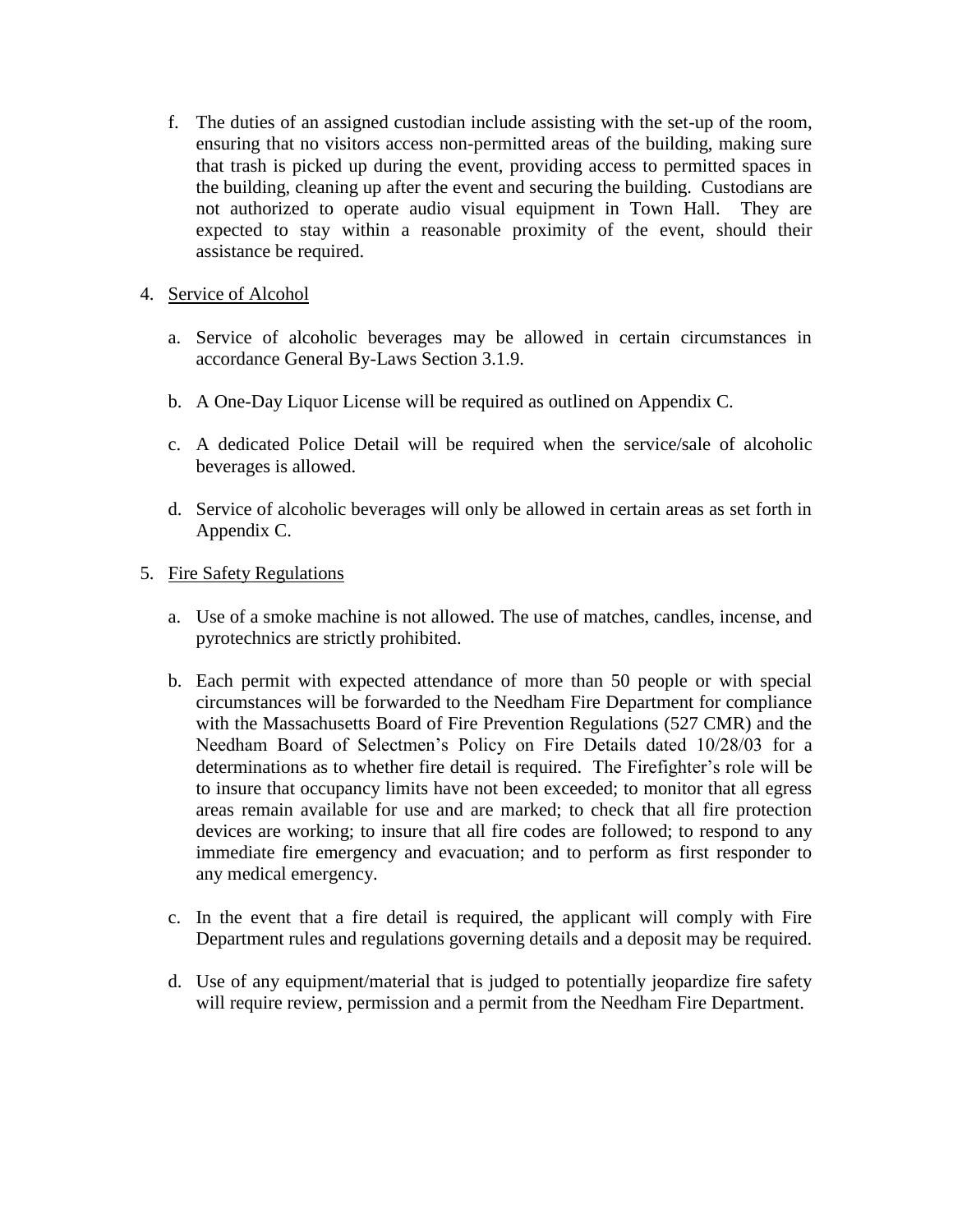#### 5. Police Safety Regulations

- a. Each permit with expected attendance will be forwarded to the Needham Police Department for compliance with Massachusetts General Laws and local regulations to determine whether a police detail is required. The Police Officer's role will be to provide security to the facility; insure that vehicles are parked legally; insure that emergency vehicles have access to the facility; and provide first responder first aid in the event of an accident or injury.
- b. In the event that a police detail is required, the applicant will comply with Police Department rules and regulations governing details and a deposit may be required.
- c. In accordance with MGL, Chapter 138, Section 1, no person shall possess or consume an alcoholic beverage within the limits of any park, playground, public land or public building owned or under the control of the Town of Needham, except with written permission of the appropriate controlling Town tribunal. In the event that a one-day license for the sale of alcohol is approved by the Board of Selectmen, a Police detail will be required.

### 6. Board of Health Regulations

- a. Smoking is not permitted in Town Hall in accordance with Article 1 of the Needham Board of Health regulations.
- b. A temporary food permit and license fee is required for any event that involves the sale or distribution of food, in accordance with Article 1 of the Needham Board of Health regulations.

# 7. Raffle and Bazaar Regulations

- a. A request for a permit must be submitted to the Needham Town Clerk's Office in order to hold a raffle or bazaar, according to MGL, Chapter 271. A raffle is defined as "an arrangement for raising money by the sale of tickets, certain among which, as determined by chance after the sale, entitle the holders to prizes." A bazaar is defined as "a place maintained by the sponsoring organization for disposal by means of chance of one or both of the following types of prizes: (1) merchandise, of any value, (2) cash awards, not to exceed twenty-five dollars each." An example of a bazaar is a Las Vegas Night. There is a permit fee charged at time of application.
- b. Any person wishing to hold an auction must apply for a permit through the Needham Town Clerk's Office, according to MGL, Chapter 100. A copy of the application will be reviewed by the Needham Police Chief and returned to the Town Clerk with a recommendation. There is a permit fee charged at time of application.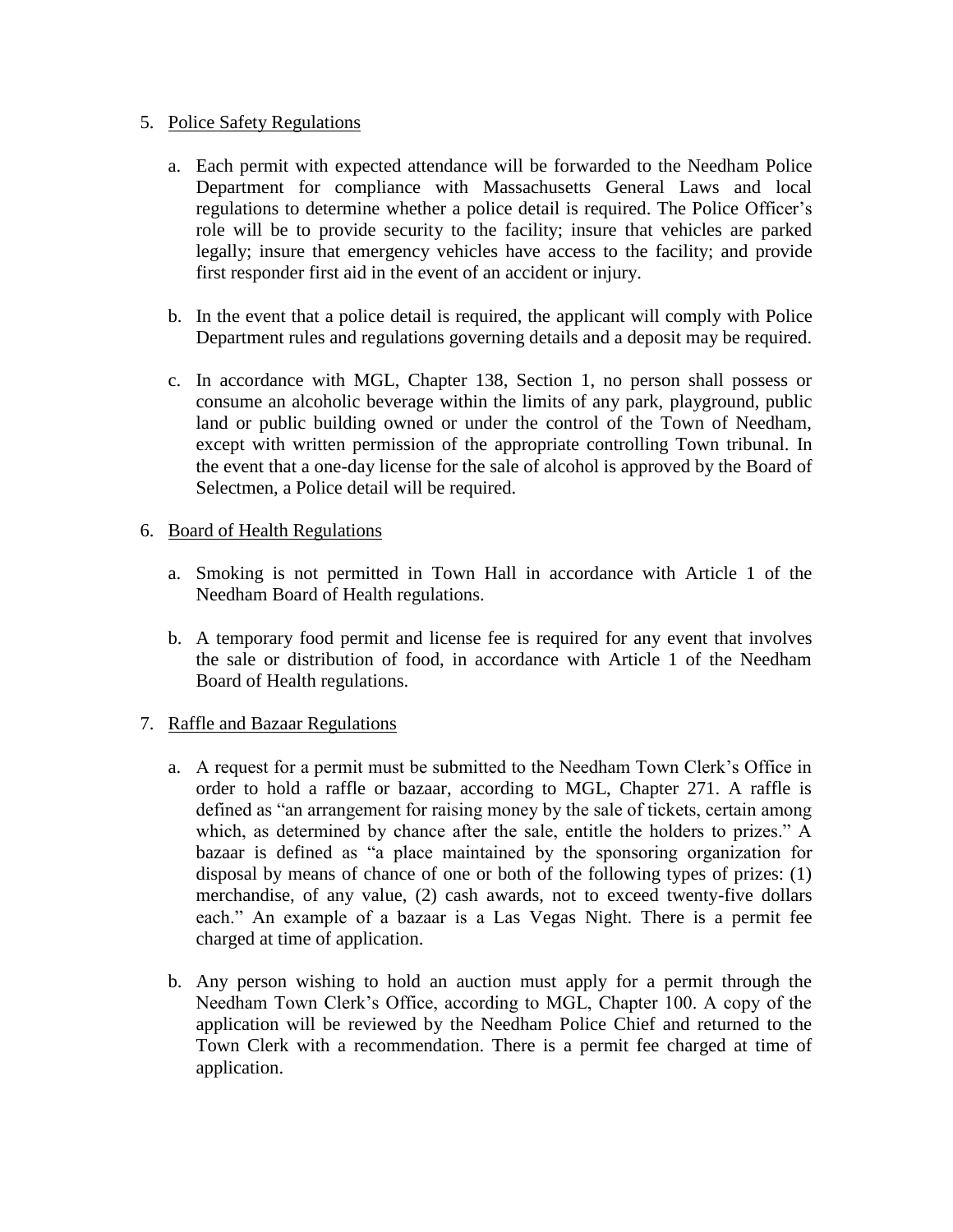- 8. Use of Technology and Audio Visual Equipment
	- a. Available equipment includes the following: screen, projector, microphones with stands, wireless microphones, DVD player, CD player, and IPod docking station. Performance-level systems may only be operated by pre-qualified technicians.

### 9. Accidents and Damage to Town Facilities

- a. In the event of an accident during the time of the permit, the permit holder must complete an accident form and submit it to the Office of the Town Manager within twenty-four hours of the accident or on the first business day after the accident. A blank accident form will be provided with the permit.
- b. The permit holder is responsible for the cost of repairs needed for damage occurring during his/her use. Failure to pay will lead to denial of future permits for that individual and organization.
- c. The permit holder is responsible for surveying the room(s) provided by the permit prior to use, and notifying the custodian immediately if there are any problems that could jeopardize the safety of any individual.
- d. In the event that damage to the facility or equipment occurs, the custodian must be notified immediately. Permit holders may not make any repairs without the approval of the Director of Facility Operations or his/her designee.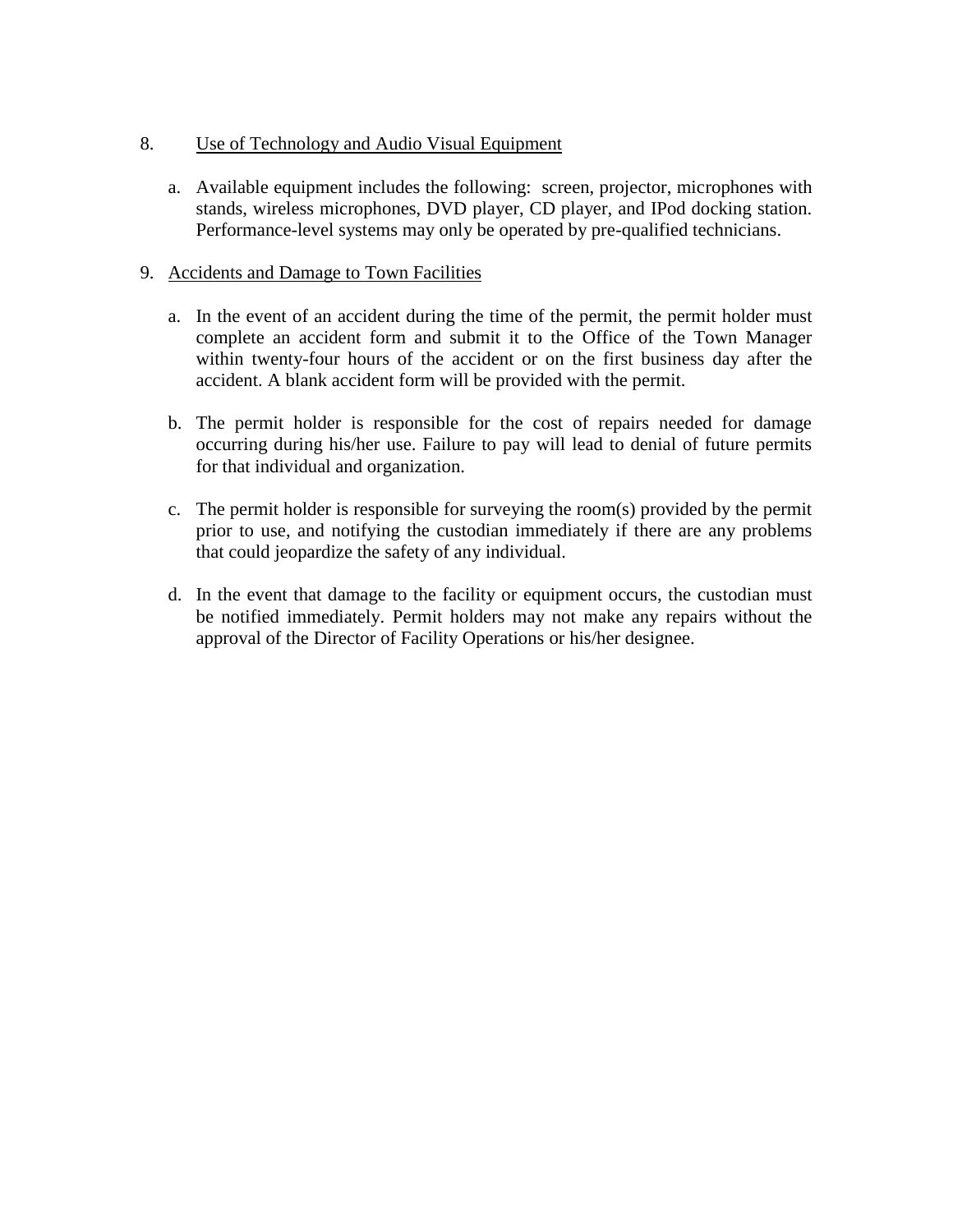### APPENDIX A USE FEES 1/1/2012 Revised December 2014

| Powers Hall | Base fee of \$50 per hour not to exceed \$250 plus 5% of ticket |
|-------------|-----------------------------------------------------------------|
|             | sales, if any                                                   |
| **Other     | Base Fee of \$10 per hour                                       |

The Use fee is payable each day of use. The base fee is payable at the time of application.

\*\* Other spaces include:

- o Great Plain Conference Room (Lower Level)
- o Highland Conference Room (Lower Level)
- o May/Chapel Room (Lower Level)
- $\circ$  Board of Selectmen Chambers (1<sup>st</sup> Floor and subject to Town Manager/Designee Approval)
- $\circ$  1<sup>st</sup> Floor Hallway
- $\circ$  2<sup>nd</sup> Floor Hallway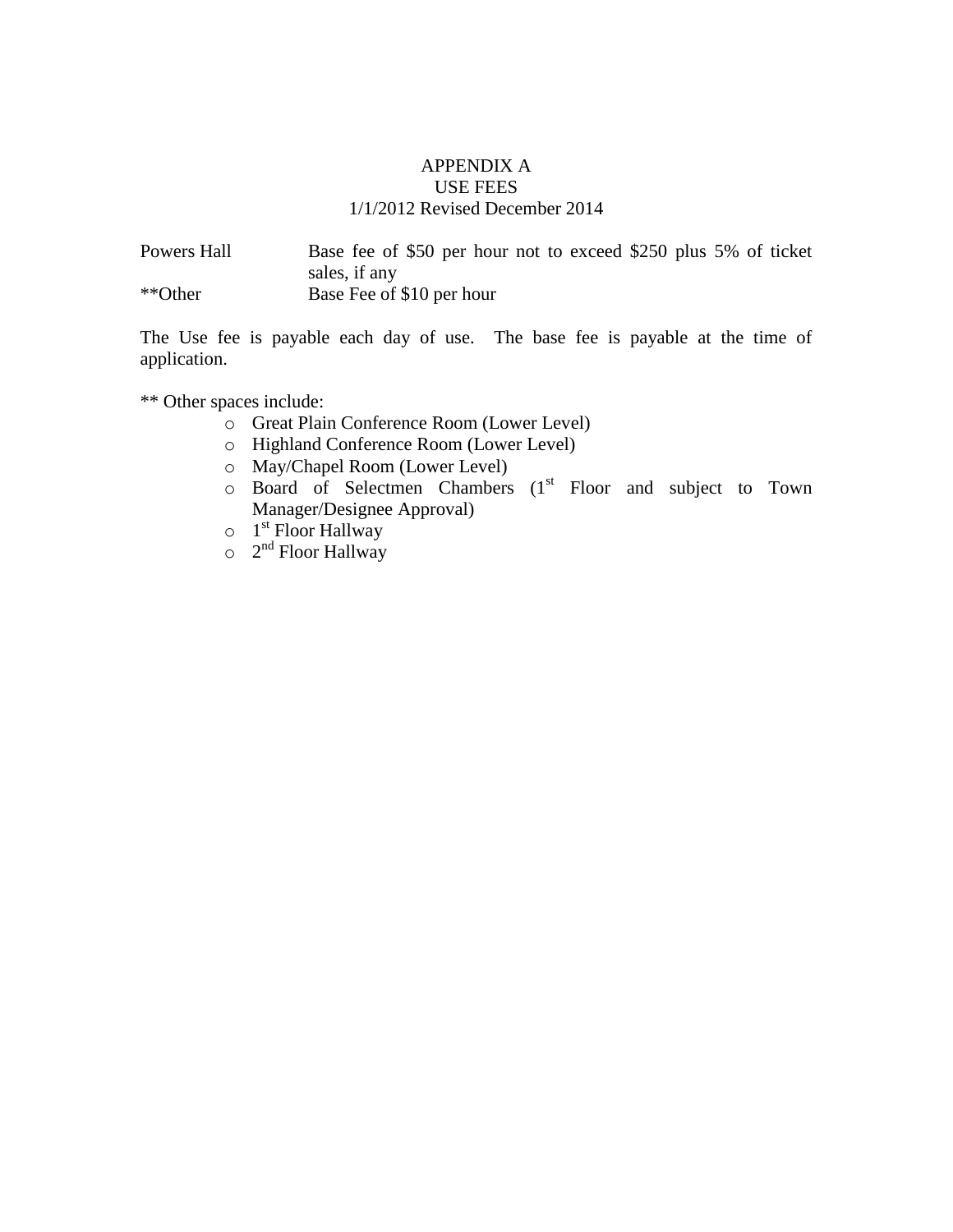# APPENDIX B HOURLY RATES FOR CUSTODIAL AND MONITORING STAFF 9/1/2011 Revised December 2014, **January 2019 effective March 1, 2019** Rates Subject to Change

| <b>Staff</b>        | Weekdays/Saturdays | Sundays/Holidays |
|---------------------|--------------------|------------------|
| Security/Custodian  | \$45.00            | \$58.00          |
| Sr. Monitor/AV Tech | \$20.00            | \$20.00          |